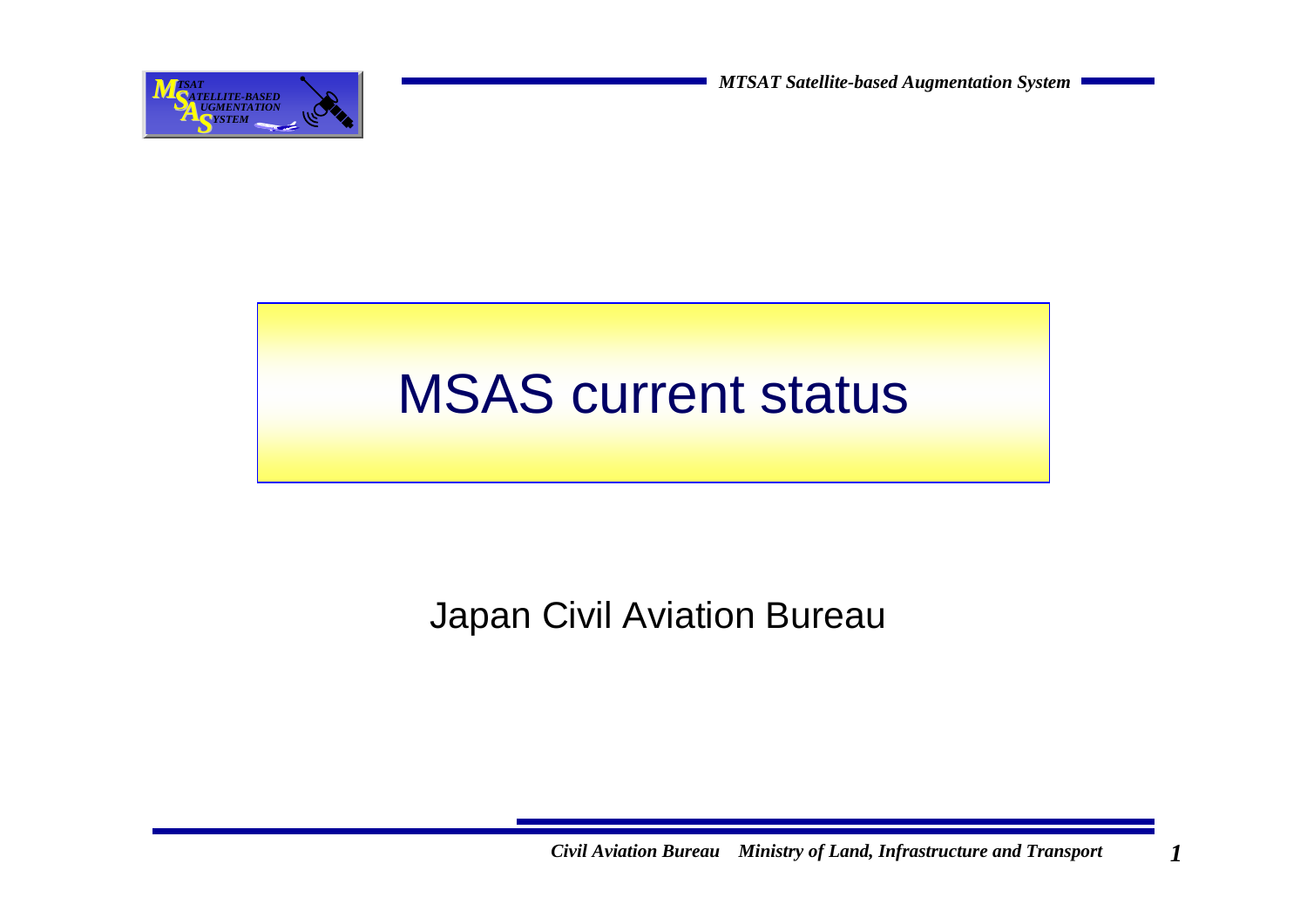



- Overview of MSAS
- MSAS Status
- Process for MSAS Commissioning
- Results of OT&E
- Current Activities on MSAS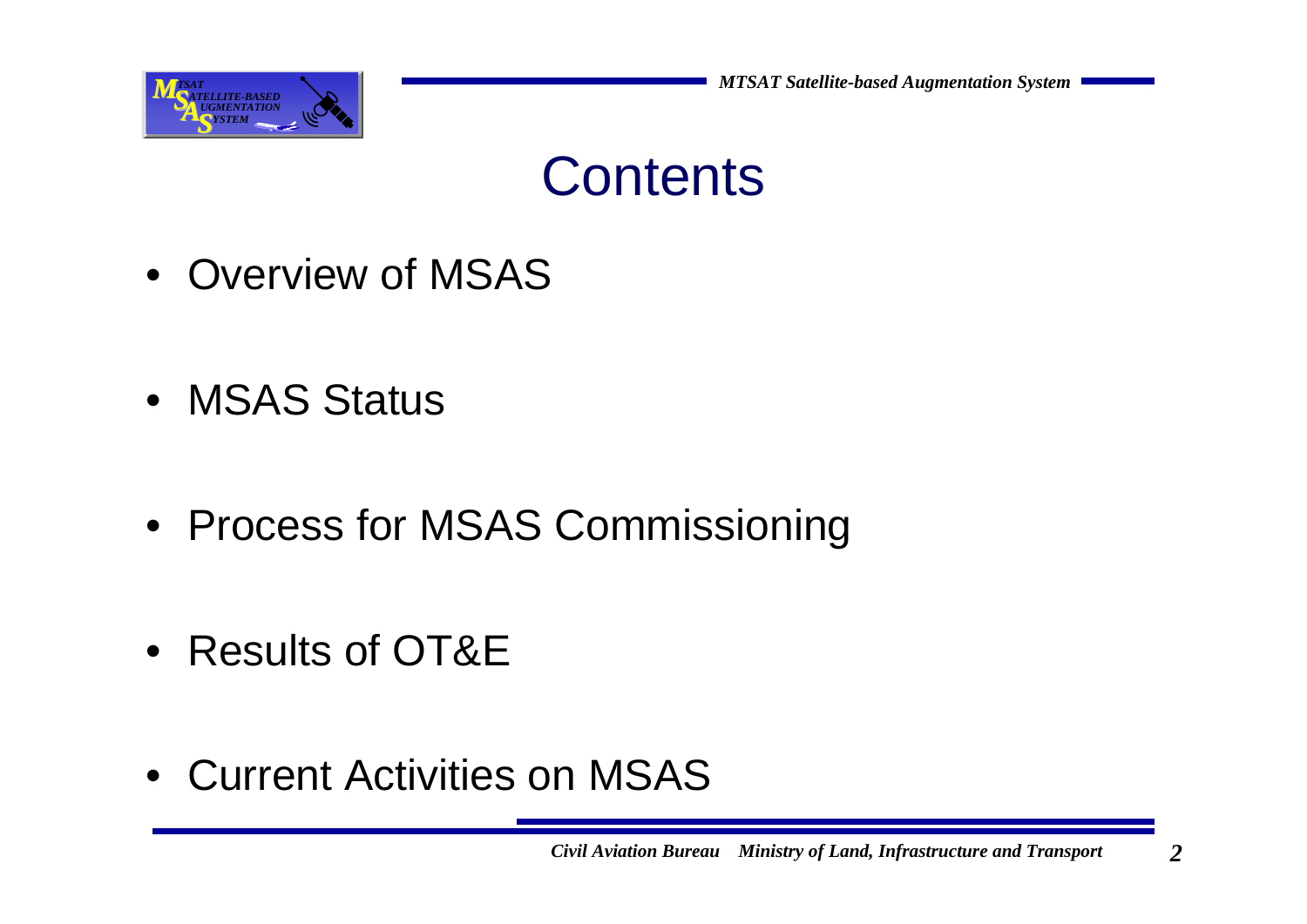**AUGMENTATION AND <b>ALGO AUGMENTATION AUGMENTATION AUGMENTATION BECOME AUGMENTATION BECOME AUGMENTATION** 

# Overview of MSAS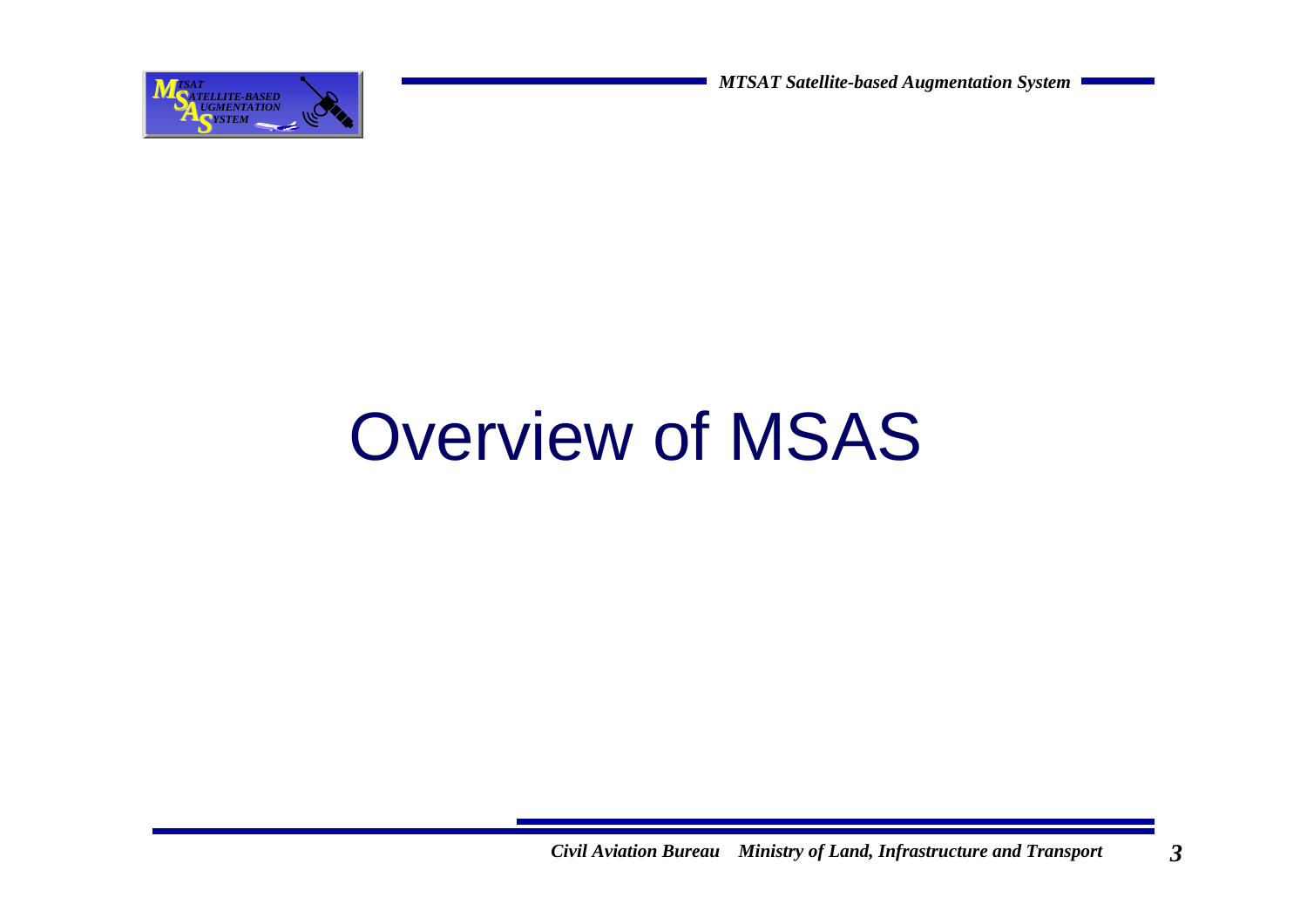

## Overview of MSAS

#### <MSAS : MTSAT Satellite Based Augmentation System>

- • Functions
	- Ranging
		- Provide an additional pseudo-range signal from a SBAS satellite
	- Satellite status
		- Determine and transmit the GNSS satellite health status
	- Basic differential correction
		- Provide GNSS satellite ephemeris and clock corrections (fast and long-term)
	- Precise differential correction
		- Determine and transmit ionospheric corrections
- • Carrier frequency
	- 1575.42 MHz (L1)
- • MSAS PRN Code
	- 129 and 137
- • MSAS Test signal broadcasting as not-for-safety use
	- Since July, 2005
	- http://www.kasc.go.jp/MSAS/index.htm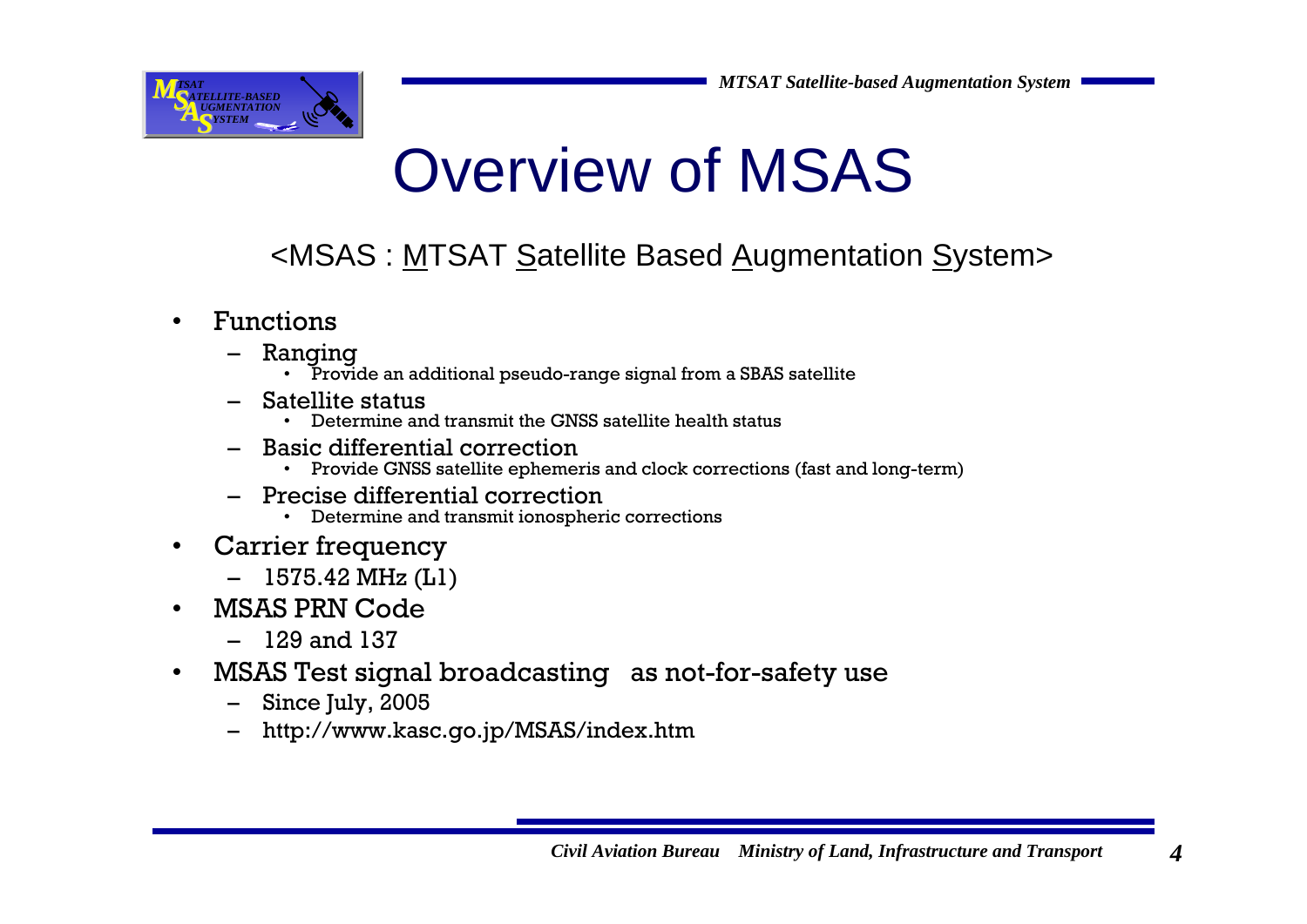



*Civil Aviation Bureau Ministry of Land, Infrastructure and Transport 5*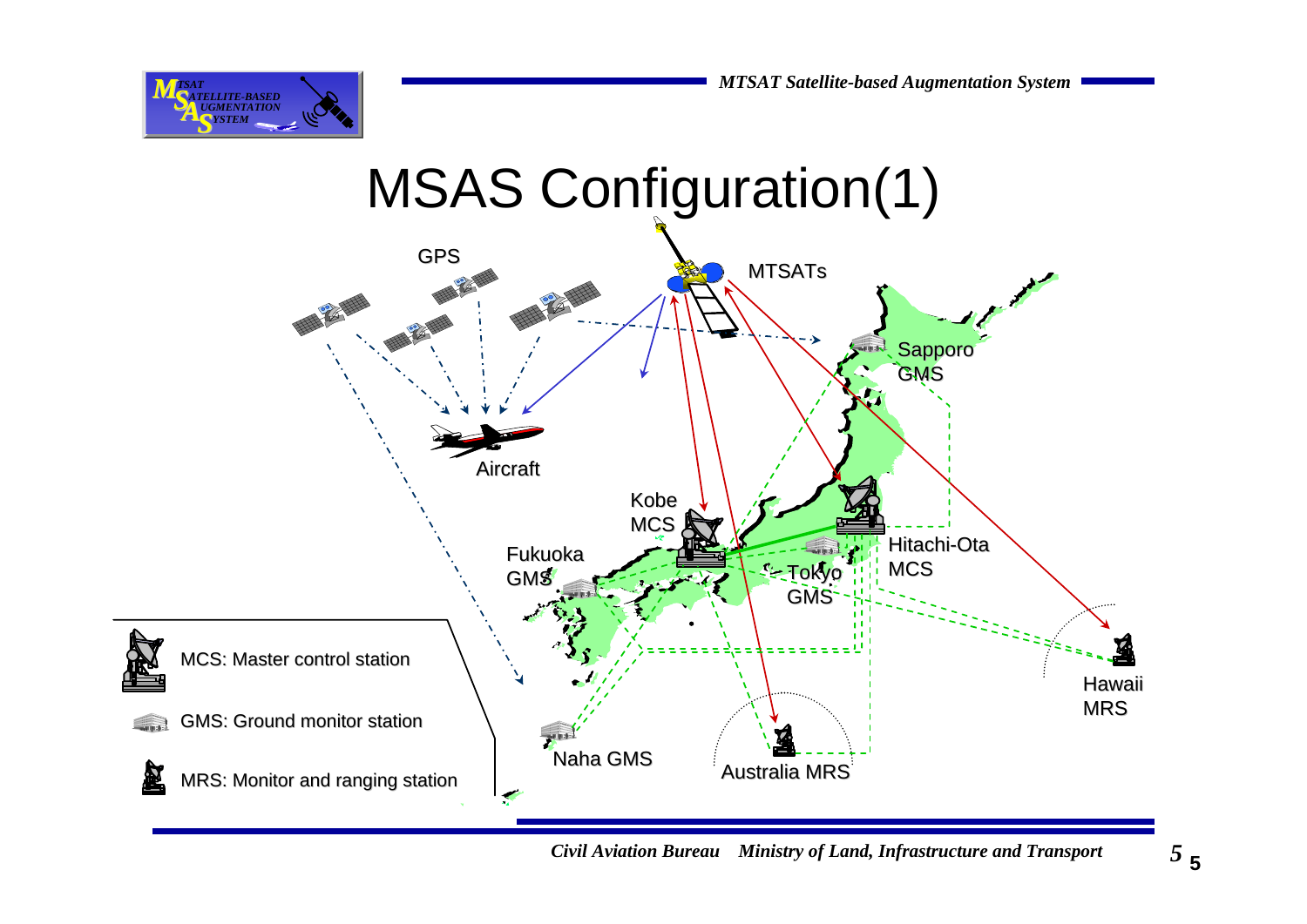

### MSAS Configuration(2)



6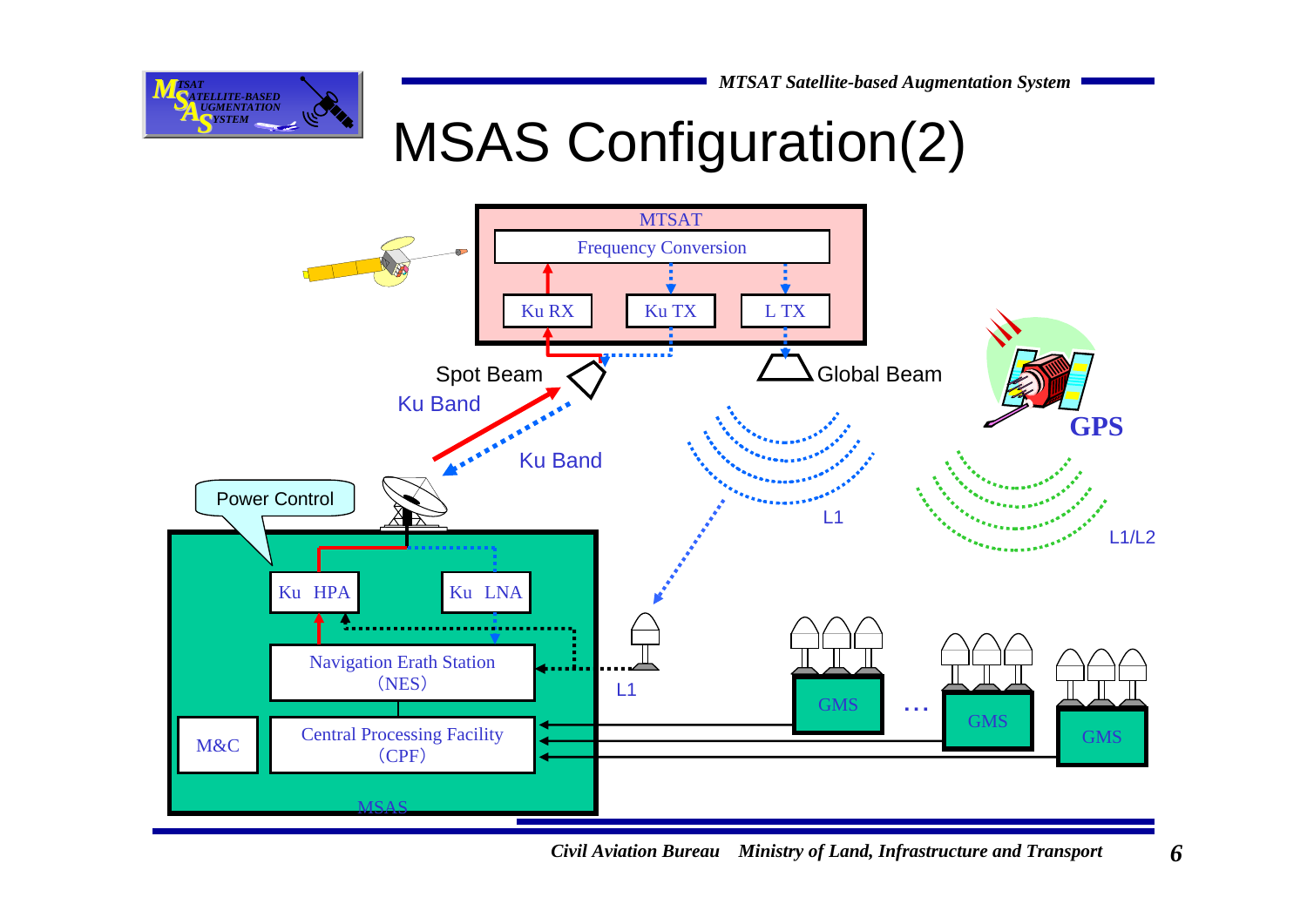

#### Service Area of MSAS



*Civil Aviation Bureau Ministry of Land, Infrastructure and Transport 7*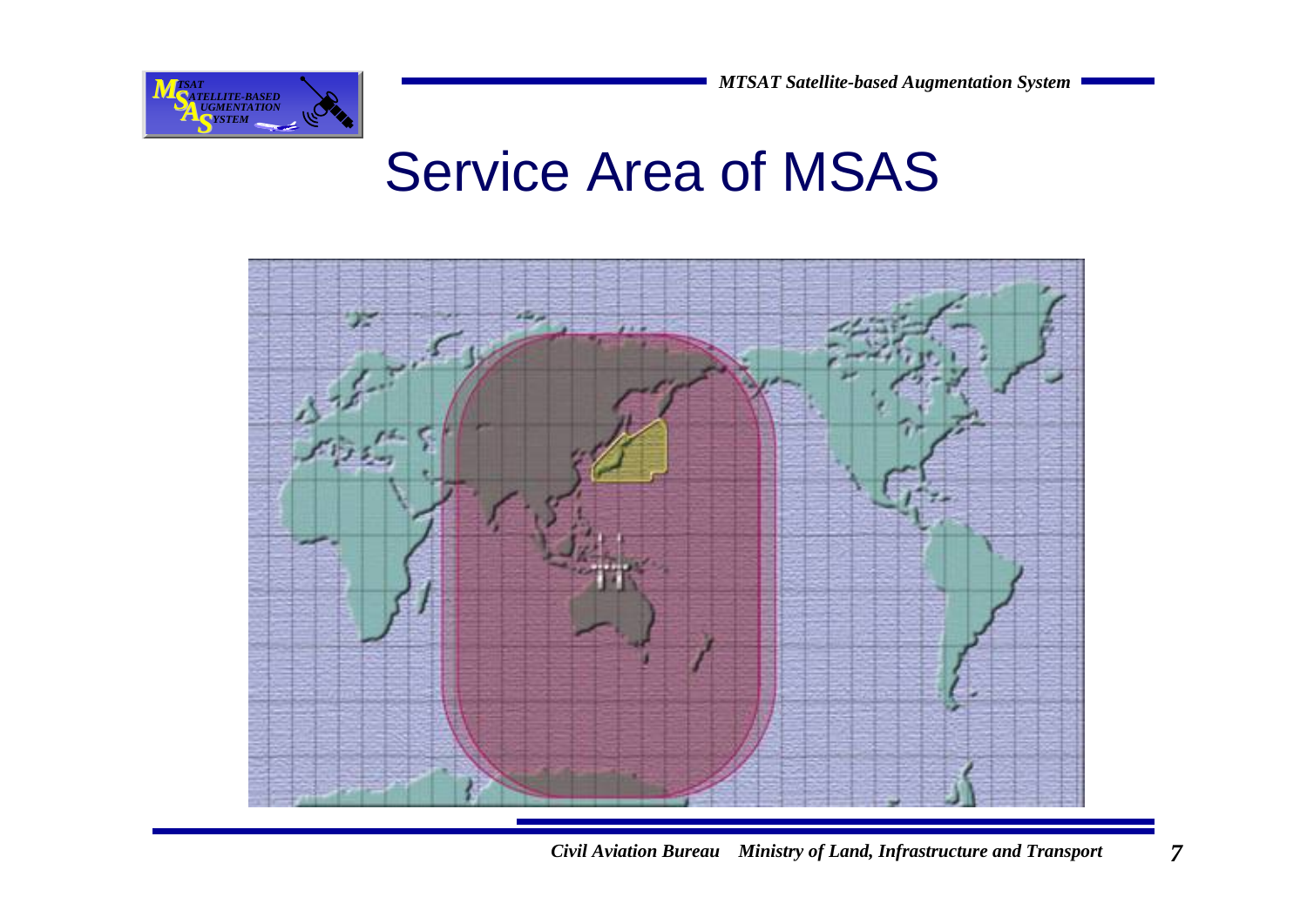#### Satellite Missions

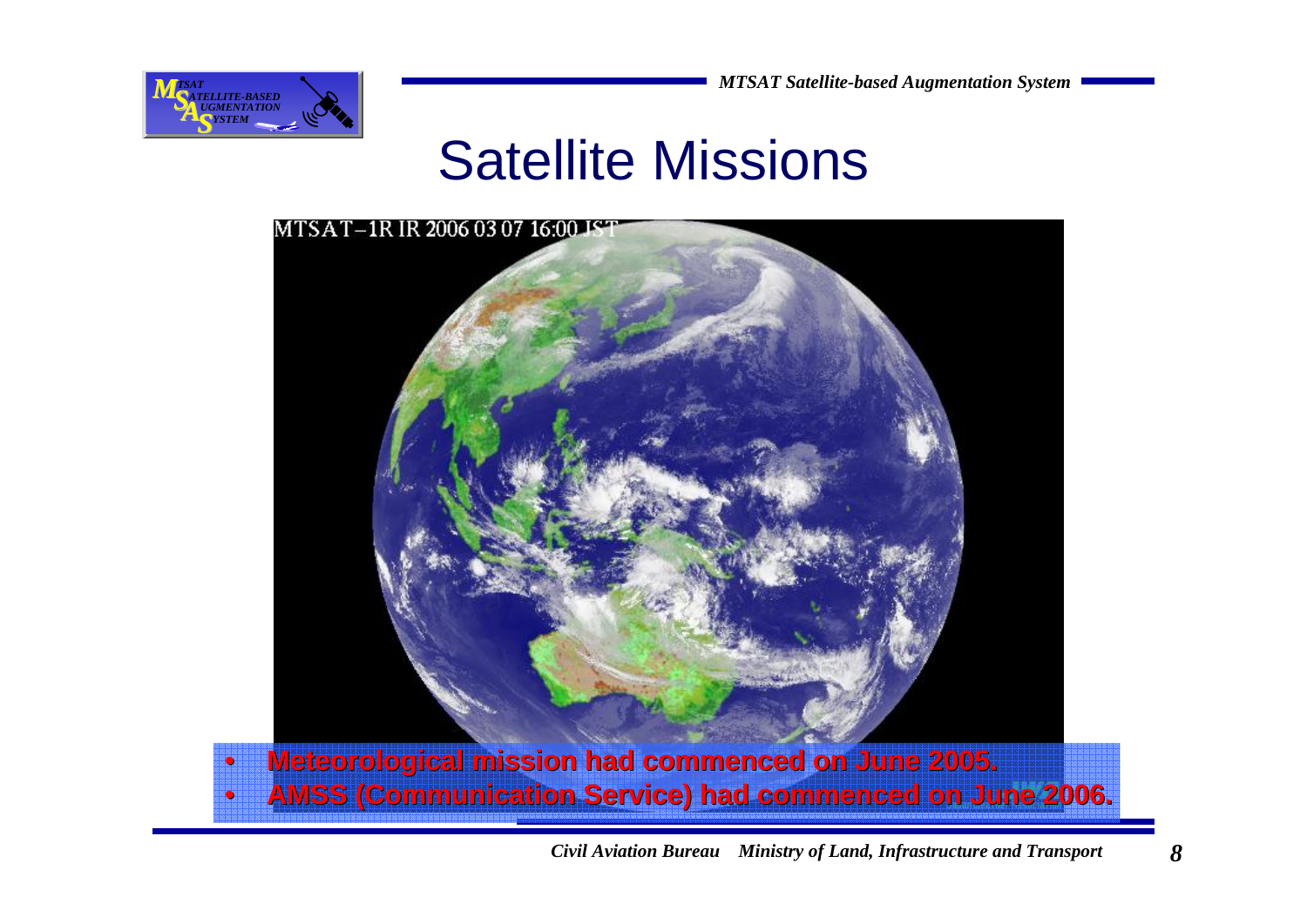

## Service Area of MSAS& other SBASs

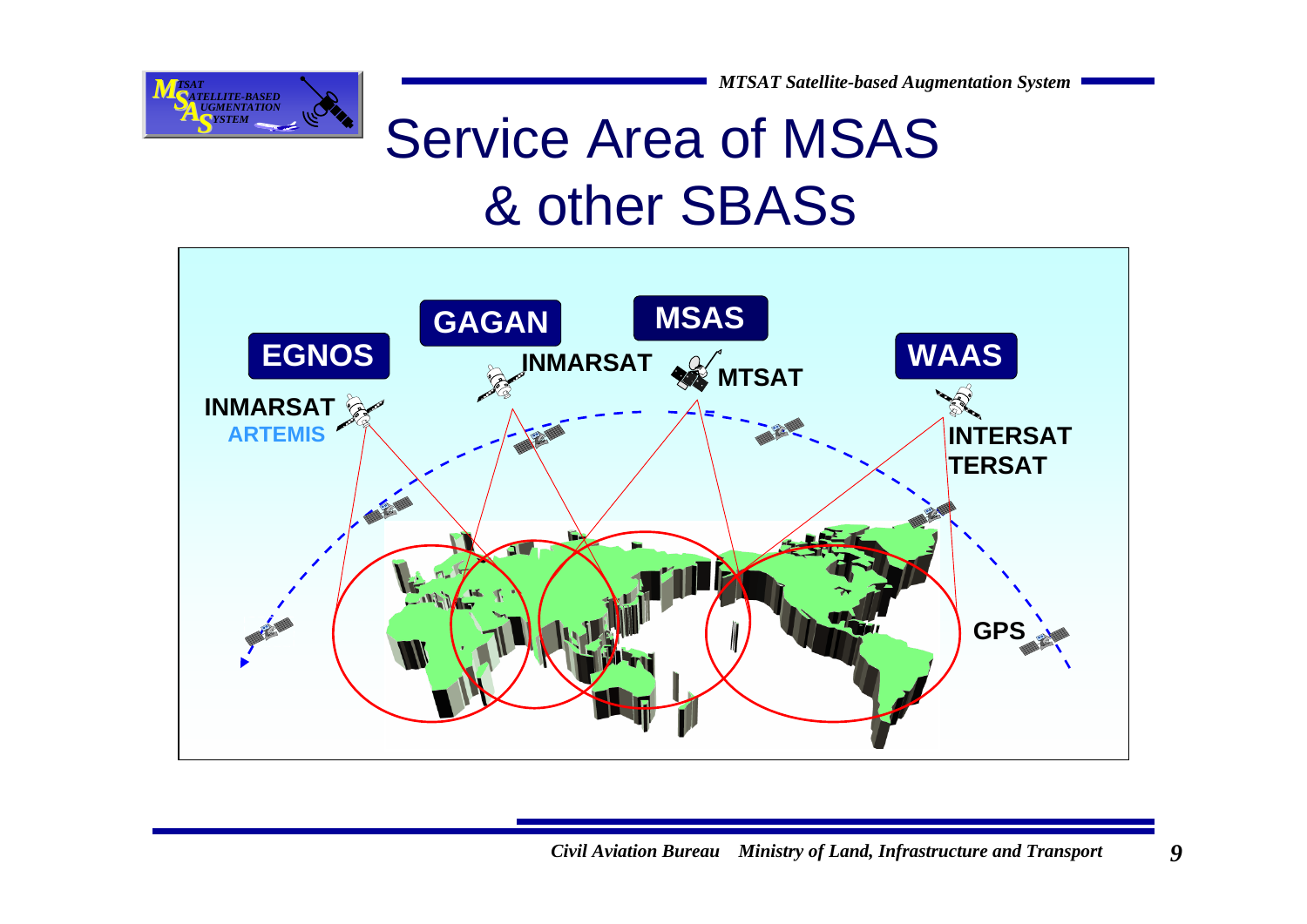

# MSAS Status

*Civil Aviation Bureau Ministry of Land, Infrastructure and Transport 10*10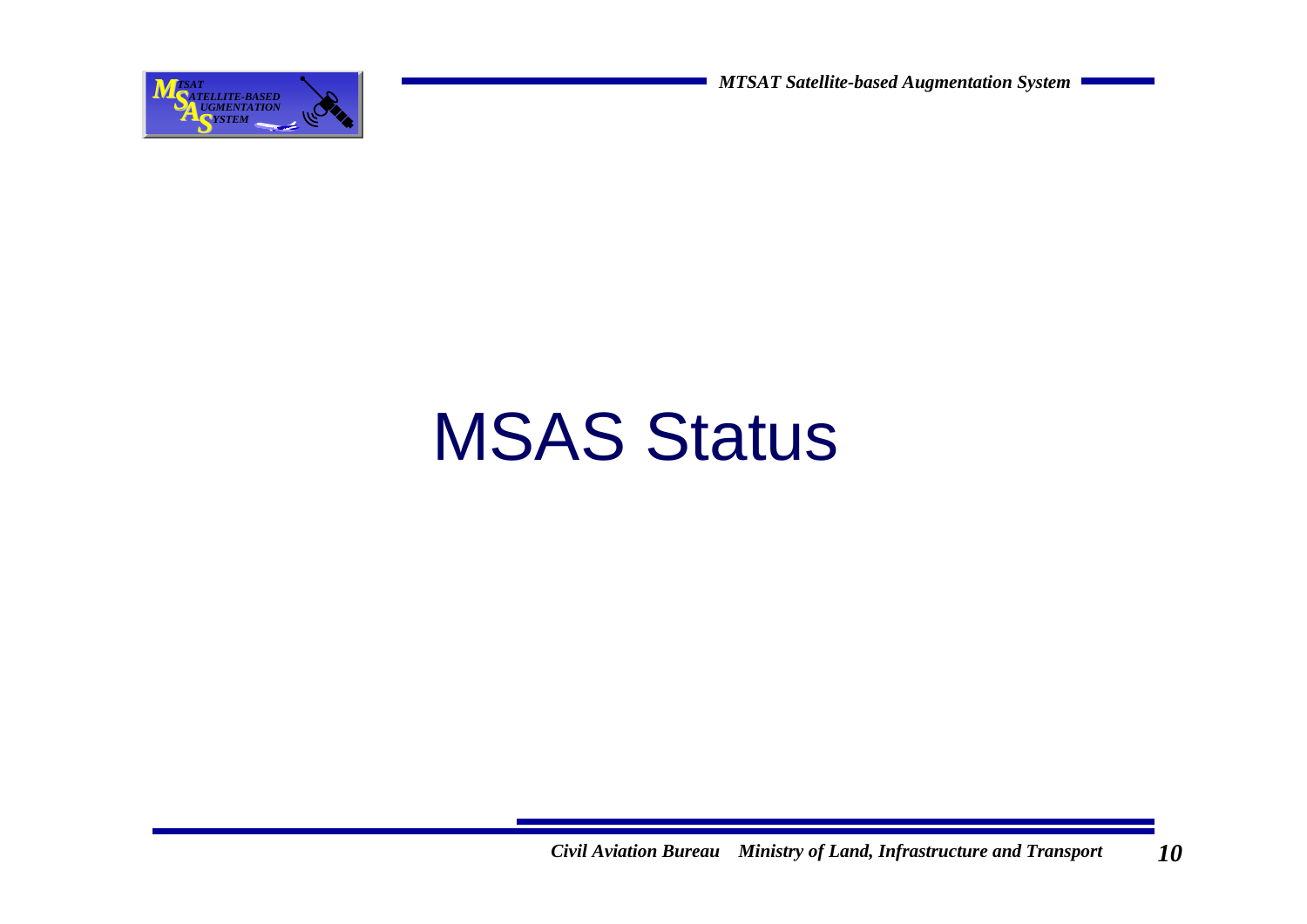

## MTSAT History

- $\bullet$  MTSAT-1R
	- Date
		- 26 February 2005
		- 18:25 (JST)
	- Launcher
		- H-IIA No.7



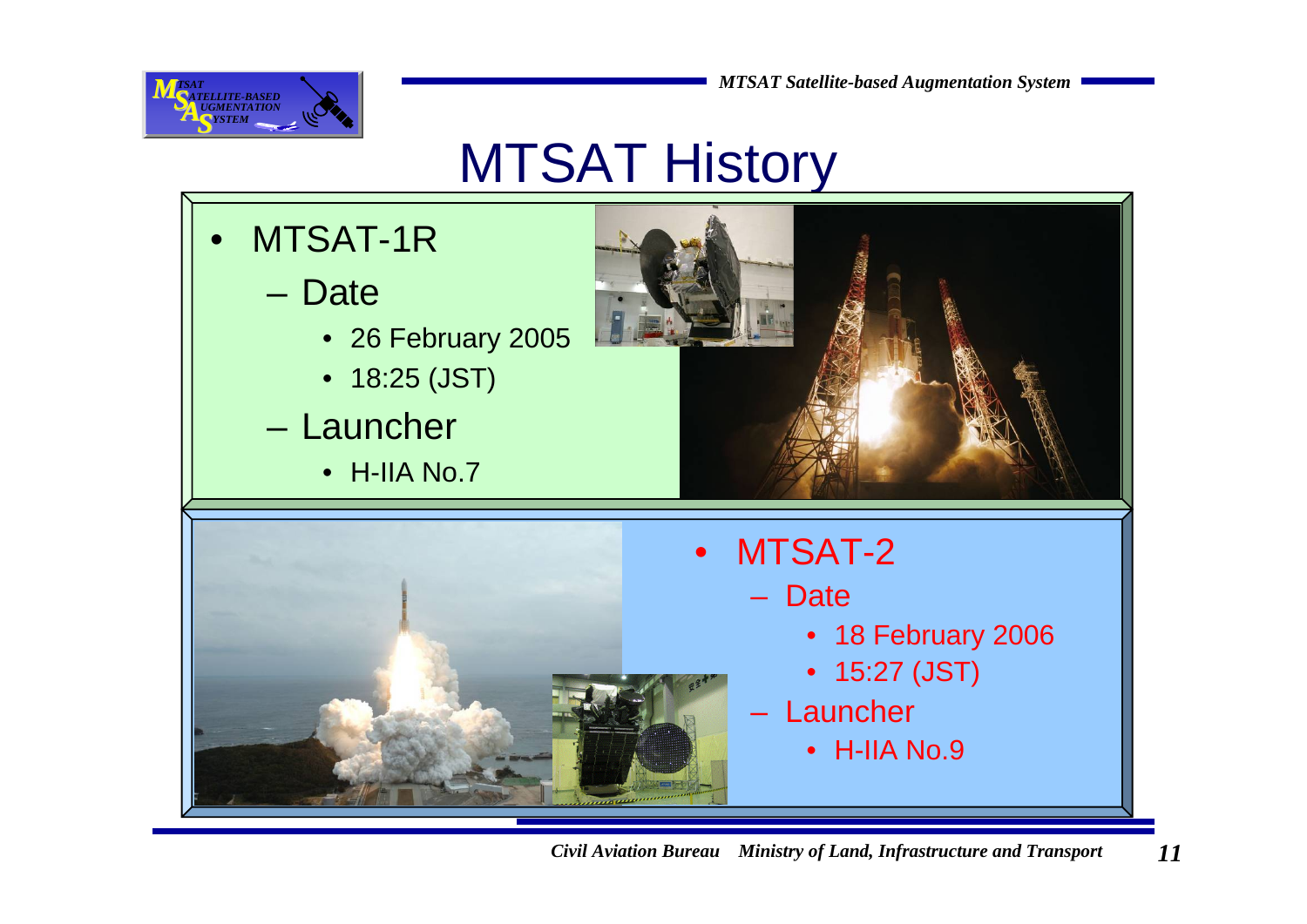

## MSAS Status (1)

- MTSAT-1R was launched in 2005
	- Located at 140E
- Meteorological Mission by MTSAT-1R has been operated since 28 June, 2005
- MTSAT-2 was launched in February 2006 – Located at 145E
- MSAS Total System Integration with Two MTSATs was Completed
- Operational Test & Evaluation was **Completed**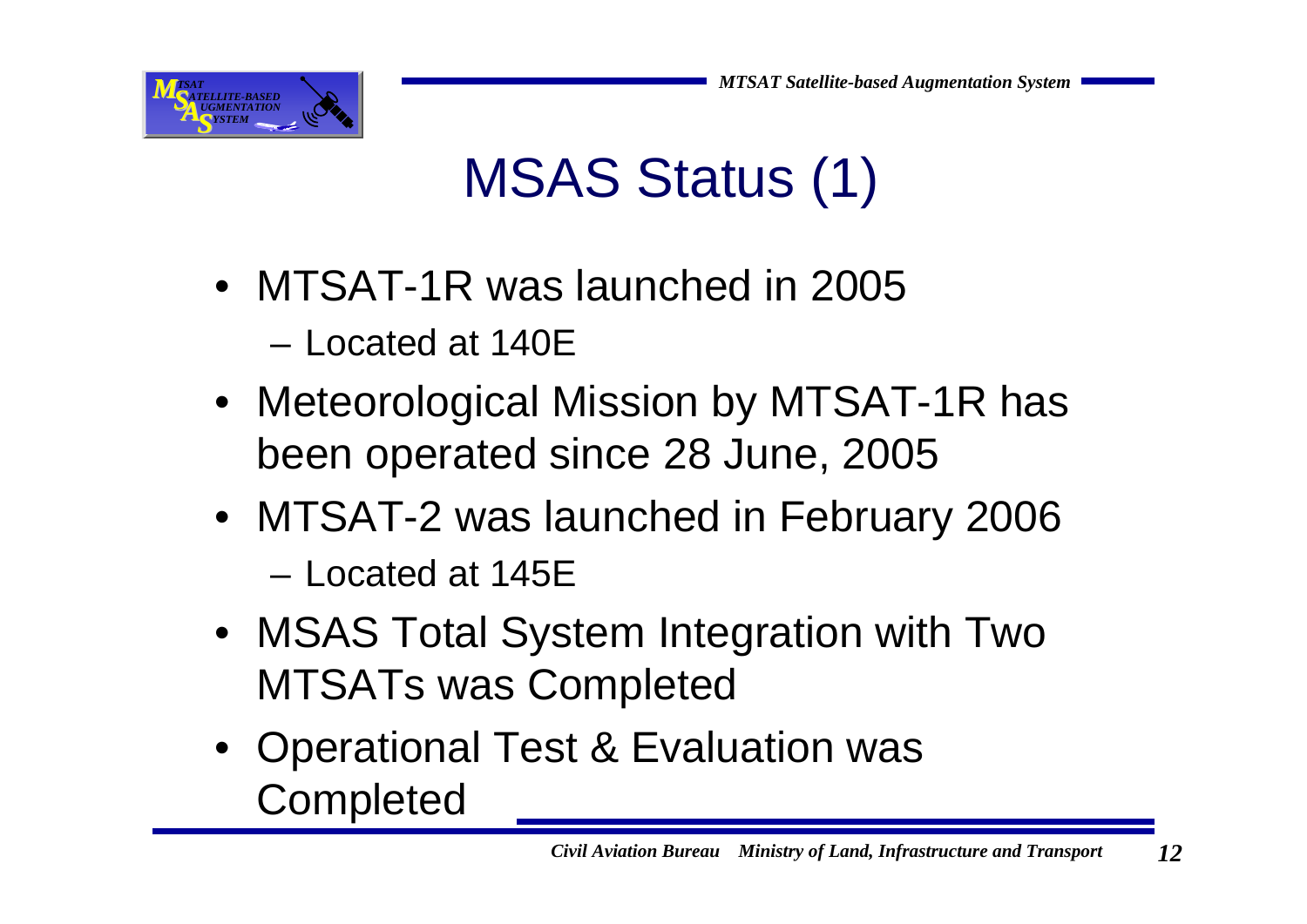

## MSAS Status(2)

- MSAS Test Signal Transmission
	- – Type-0 message from MTSATs is now available prior to commissioning
	- –PRN 129 by Kobe and PRN 137 by Hitachi-ota
	- Transmission Schedule is available on Kobe Aeronautical Satellite Center Web Site

http://www.kasc.go.jp/MSAS/index\_e.html

• MSAS Initial Operational Capability (IOC) with dual MTSAT coverage will be achieved in September 2007.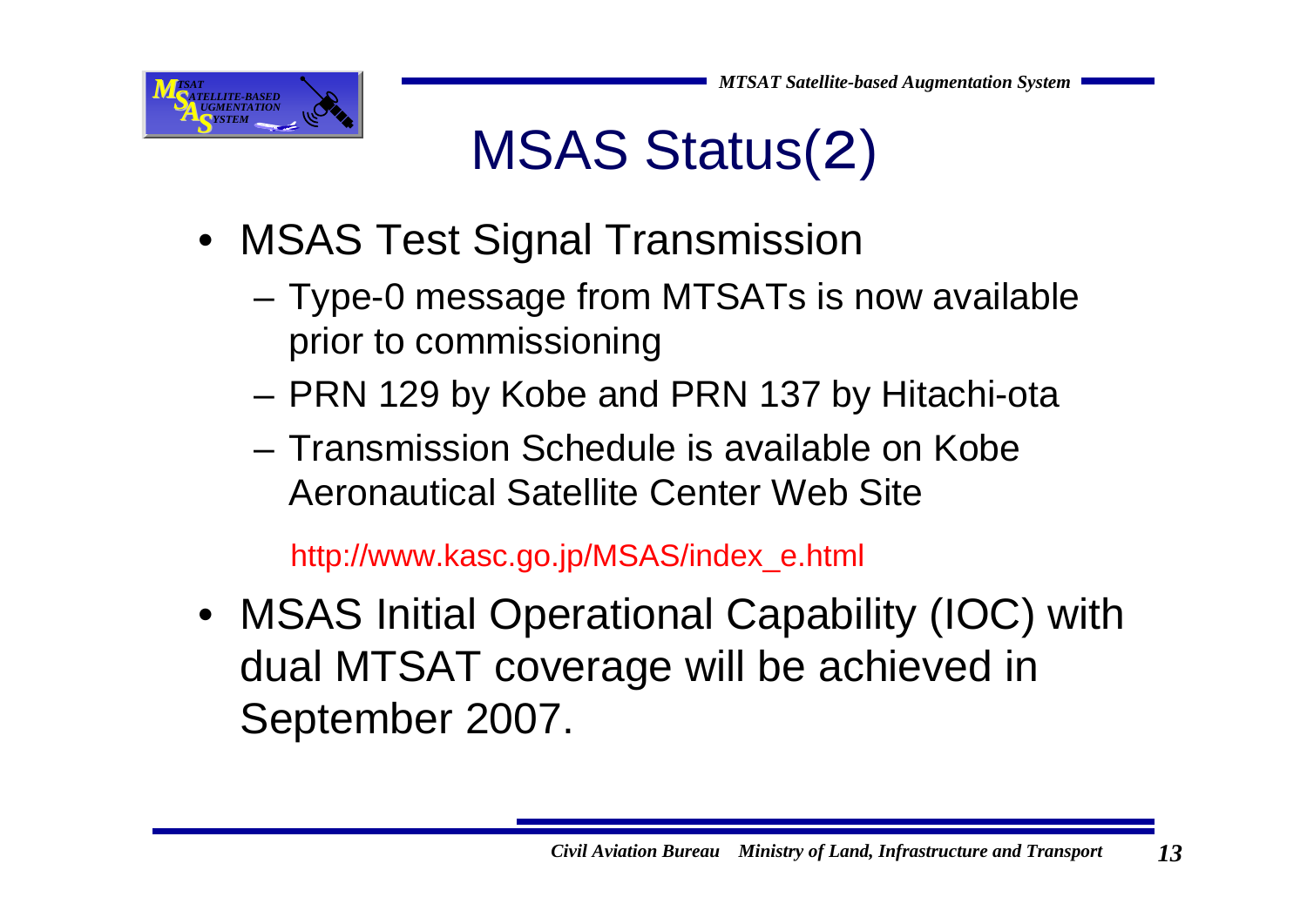

#### Implementation Schedule

| Calendar Year                        | 2003 |  | 2004   |  |  | 2005 |        |            | 2006 |               |  |                                | 2007 |  |                    |  |  |        |  |  |
|--------------------------------------|------|--|--------|--|--|------|--------|------------|------|---------------|--|--------------------------------|------|--|--------------------|--|--|--------|--|--|
| Japanese Fiscal Year                 |      |  | FY2003 |  |  |      | FY2004 |            |      | <b>FY2005</b> |  |                                |      |  | FY2006             |  |  | FY2007 |  |  |
|                                      |      |  |        |  |  |      |        |            |      |               |  |                                |      |  |                    |  |  |        |  |  |
| MTSAT Launch                         |      |  |        |  |  |      |        | $MTSAT-1R$ |      |               |  | MTSAT-2                        |      |  |                    |  |  |        |  |  |
|                                      |      |  |        |  |  |      |        |            |      |               |  |                                |      |  |                    |  |  |        |  |  |
|                                      |      |  |        |  |  |      |        |            |      |               |  |                                |      |  |                    |  |  |        |  |  |
| System Integration for MT-1R         |      |  |        |  |  |      |        |            |      |               |  |                                |      |  |                    |  |  |        |  |  |
|                                      |      |  |        |  |  |      |        |            |      |               |  | Test Signal(Type <sup>D)</sup> |      |  |                    |  |  |        |  |  |
| System Integration for MT-2          |      |  |        |  |  |      |        |            |      |               |  |                                |      |  |                    |  |  |        |  |  |
|                                      |      |  |        |  |  |      |        |            |      |               |  |                                |      |  | Test Signal(Type0) |  |  |        |  |  |
| Safety assurance                     |      |  |        |  |  |      |        |            |      |               |  |                                |      |  |                    |  |  |        |  |  |
|                                      |      |  |        |  |  |      |        |            |      |               |  |                                |      |  |                    |  |  |        |  |  |
| Operational Test & Evaluation        |      |  |        |  |  |      |        |            |      |               |  |                                |      |  |                    |  |  |        |  |  |
| MTSAT signal Power and quality tests |      |  |        |  |  |      |        |            |      |               |  |                                |      |  |                    |  |  |        |  |  |
| Static testing                       |      |  |        |  |  |      |        |            |      |               |  |                                |      |  |                    |  |  |        |  |  |
| Flight testing                       |      |  |        |  |  |      |        |            |      |               |  |                                |      |  |                    |  |  |        |  |  |
| Degraded operations tests            |      |  |        |  |  |      |        |            |      |               |  |                                |      |  |                    |  |  |        |  |  |
| Shake down test                      |      |  |        |  |  |      |        |            |      |               |  |                                |      |  |                    |  |  |        |  |  |
|                                      |      |  |        |  |  |      |        |            |      |               |  |                                |      |  |                    |  |  |        |  |  |
| Commissioning                        |      |  |        |  |  |      |        |            |      |               |  |                                |      |  |                    |  |  |        |  |  |
|                                      |      |  |        |  |  |      |        |            |      |               |  |                                |      |  |                    |  |  |        |  |  |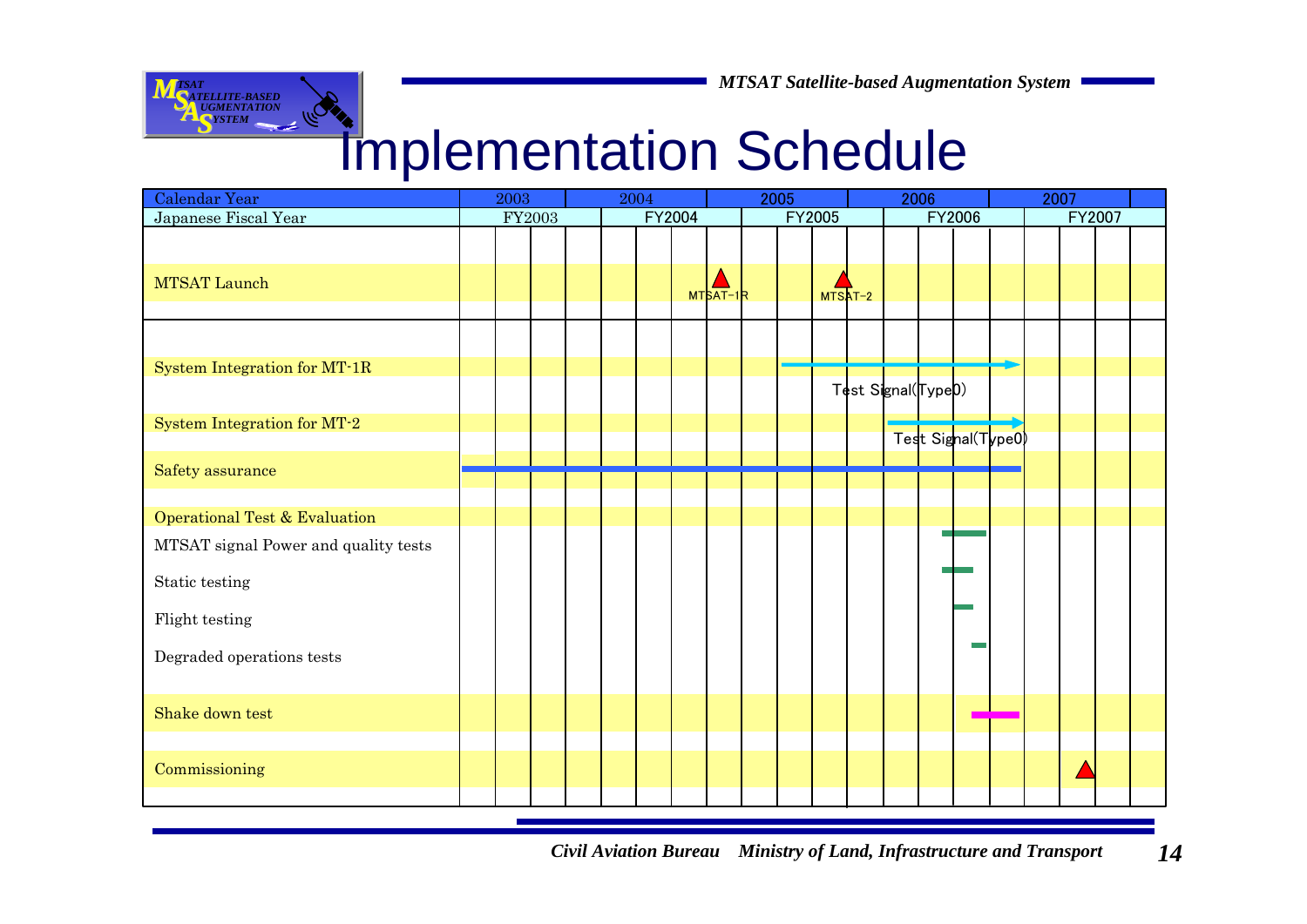

# Process for MSAS Commissioning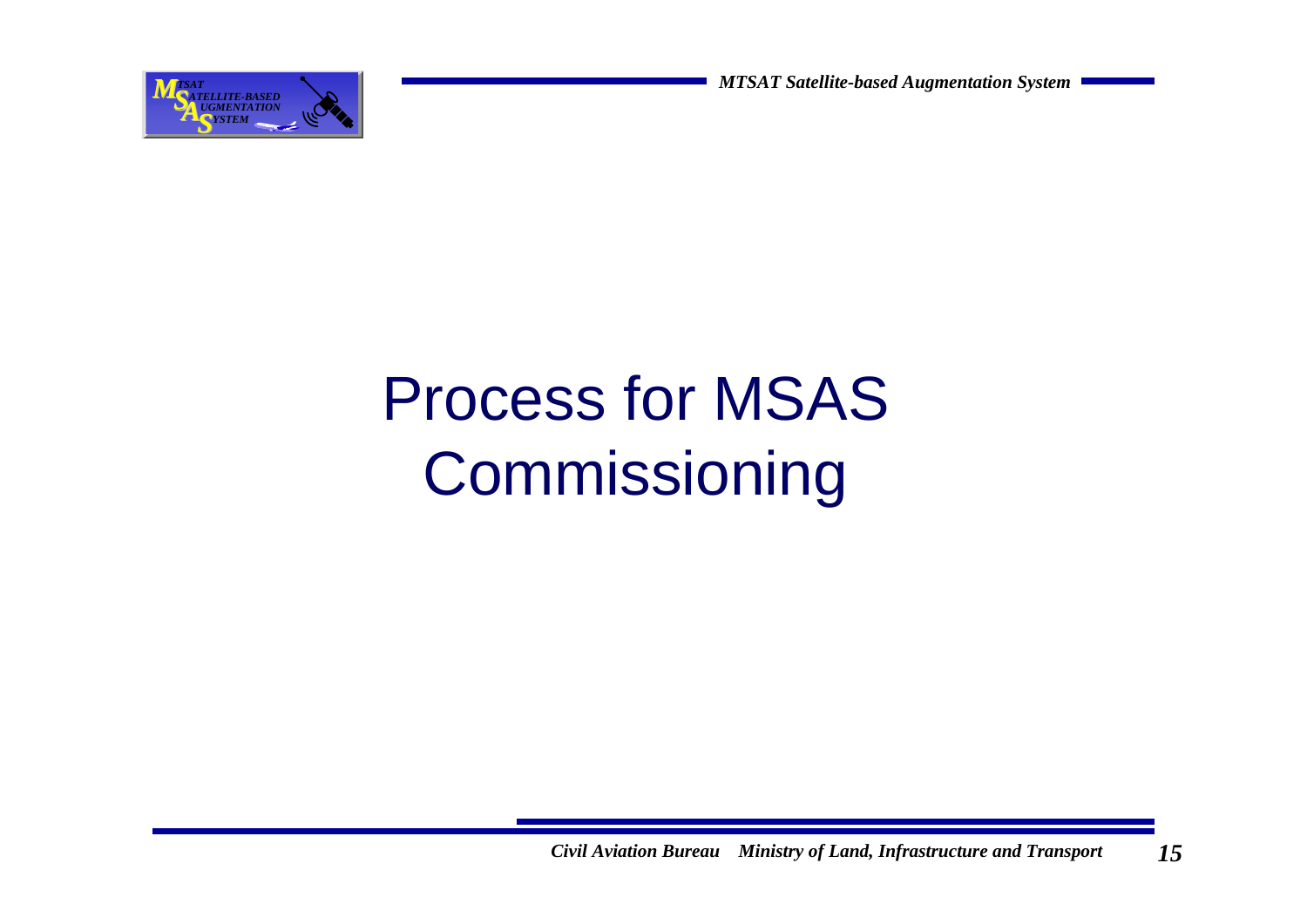

Process for MSAS Commissioning(1)

- System Integration with Two MTSATs
- Safety Assurance
	- HMI (Hazardously Misleading Information) analysis for GEO portion
- Operational Test & Evaluation
	- MTSAT signal power and quality Test
	- Static Test
	- Flight Test
	- Degraded Operation Test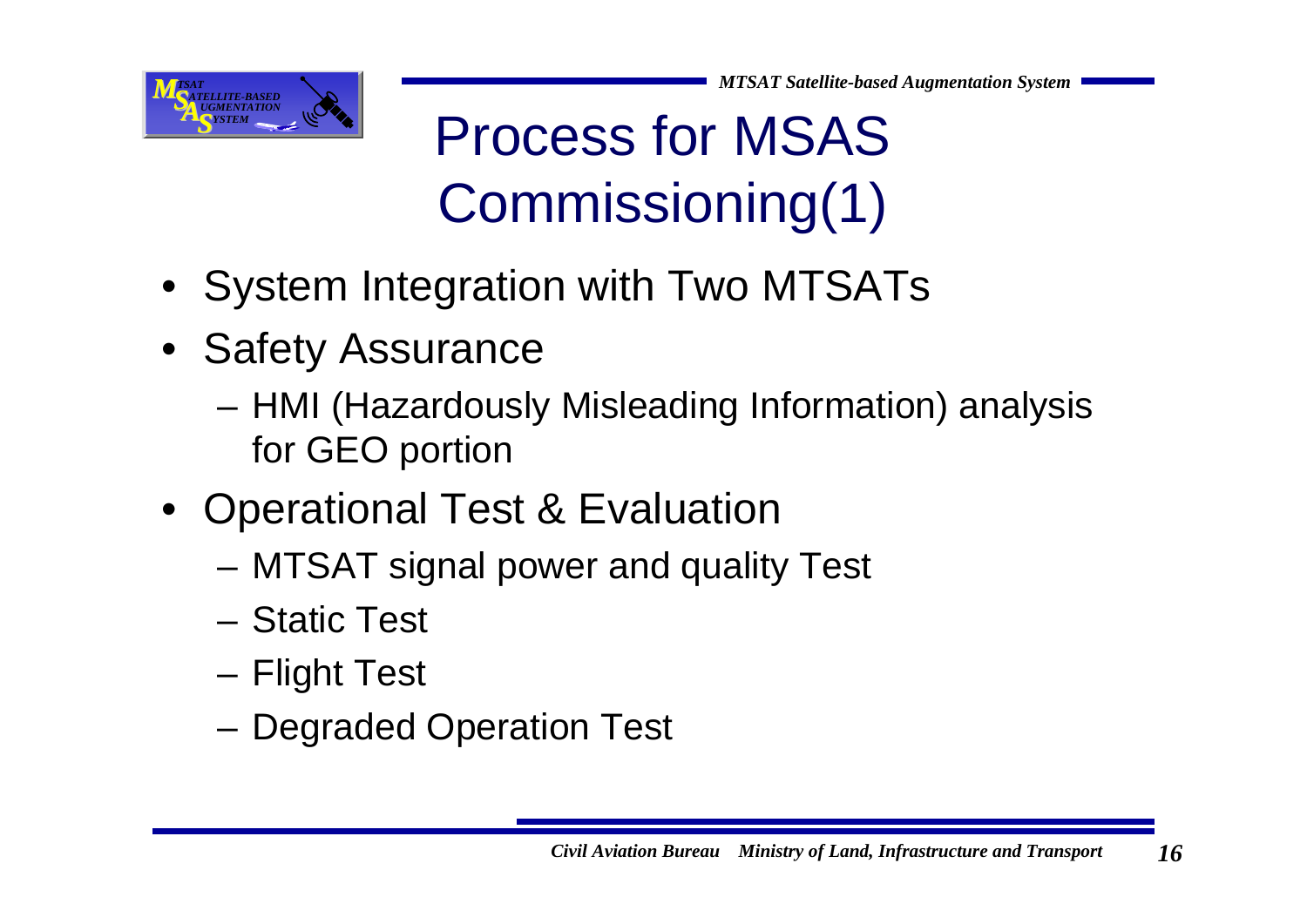

## Process for MSAS Commissioning (2)

- Shake Down Test
	- –Check Readiness to commence MSAS Operation
	- Confirm Documentation, Installation, Personnel Safety, Configuration, Periodic Maintenance, Collective Maintenance, Personnel Training, Logistics, Security
	- Check Operational Procedures and Operations
	- Confirm Operations based on Reference Values
- Commissioning
	- MSAS will commission with Two MTSATs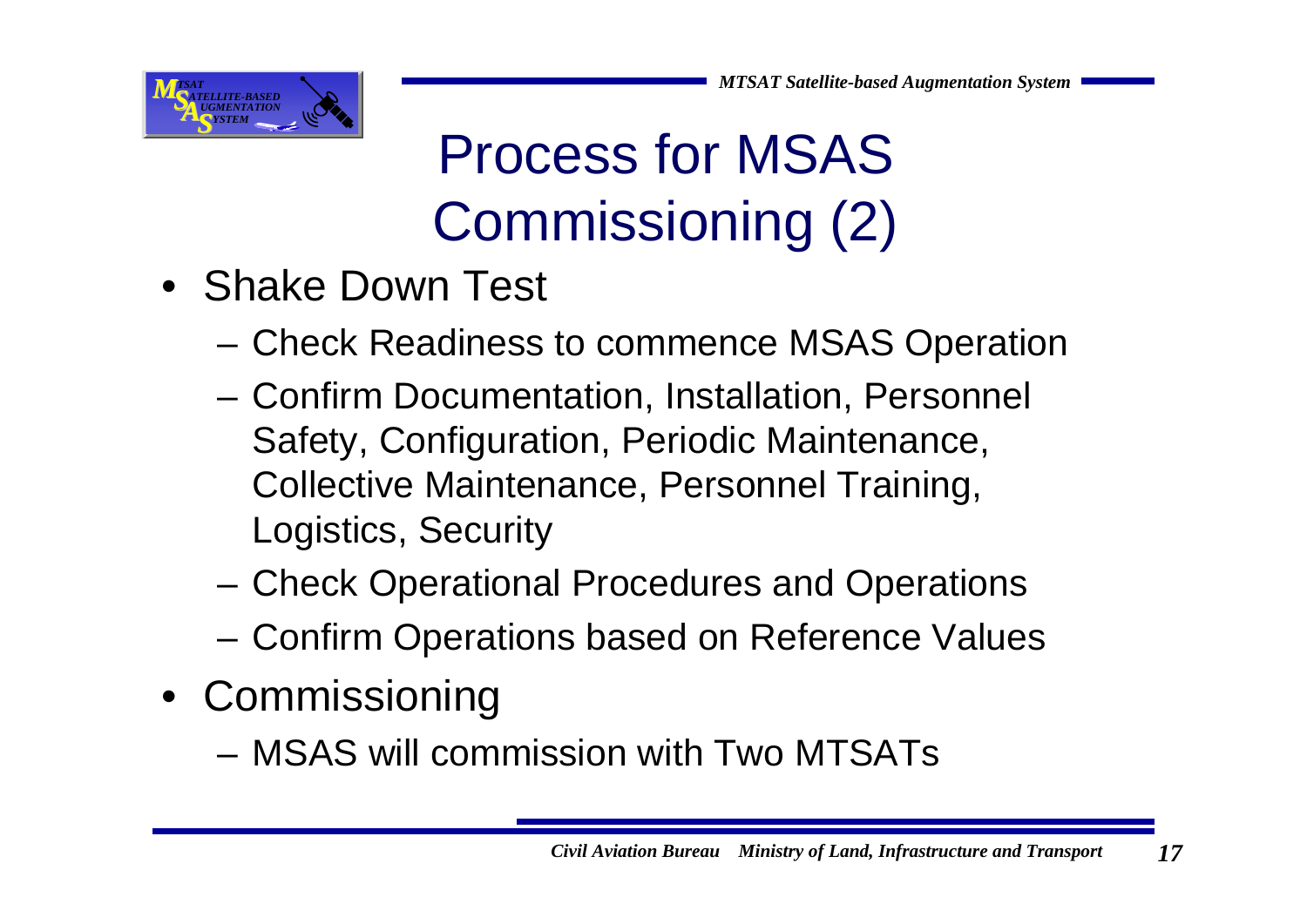

# Results of OT&E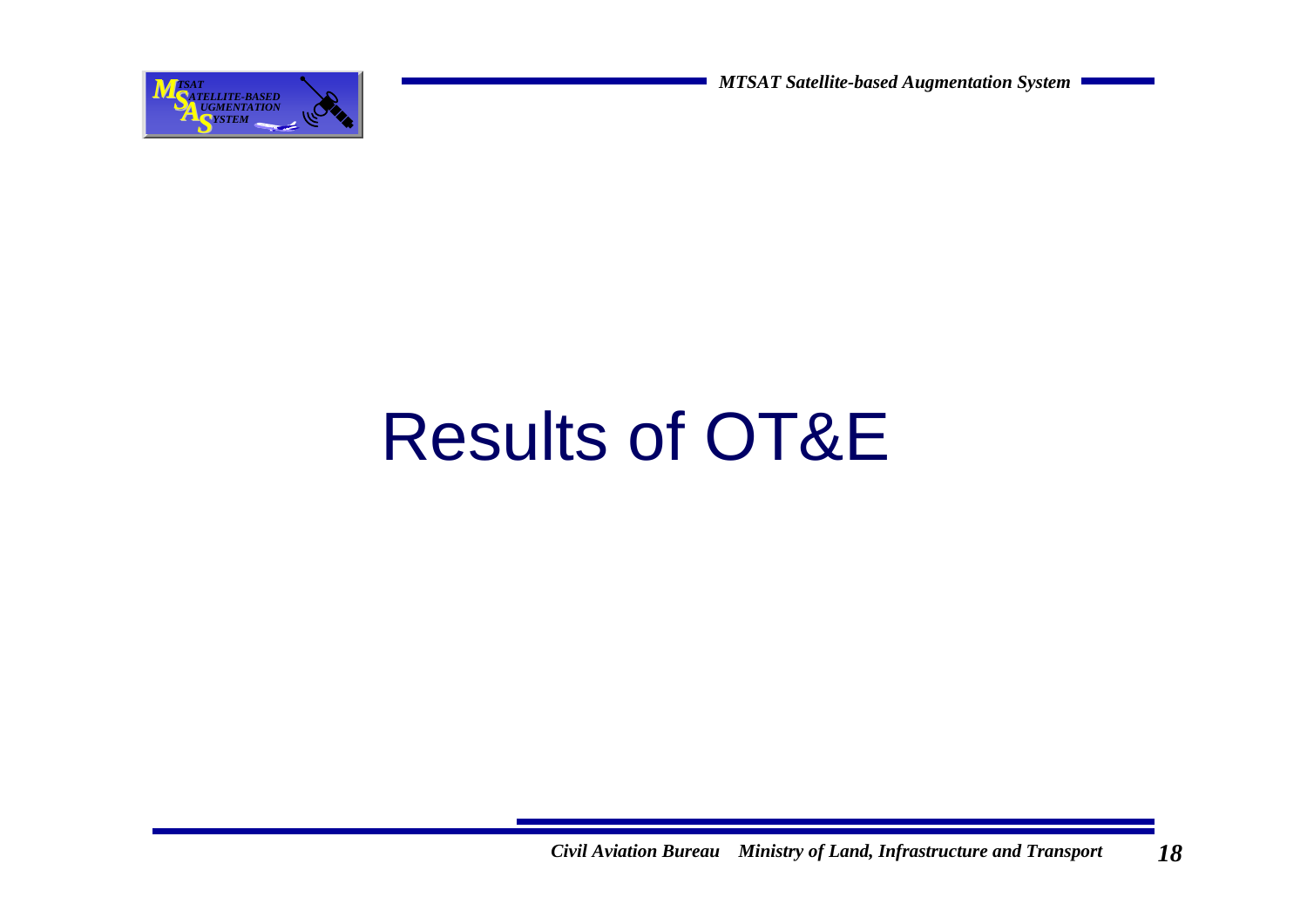

## Static Test

 $-T$ ypical operation and Performance requirement $-$ 

• Required performance by ICAO SARPs Annex10 Vol.1 (Standards And Recommended Practices)

| <b>Typical operation</b><br>Performance requirement | <b>NPA</b>       | APV-I            |  |  |  |  |
|-----------------------------------------------------|------------------|------------------|--|--|--|--|
| Availability                                        | $0.99 - 0.99999$ | $0.99 - 0.99999$ |  |  |  |  |
| Accuracy horizontal 95%                             | 220m             | 16 <sub>m</sub>  |  |  |  |  |
| <b>Accuracy vertical 95%</b>                        | N/A              | 20 <sub>m</sub>  |  |  |  |  |
| Horizontal alert limit                              | 556m             | 40 <sub>m</sub>  |  |  |  |  |
| <b>Vertical alert limit</b>                         | N/A              | 50 <sub>m</sub>  |  |  |  |  |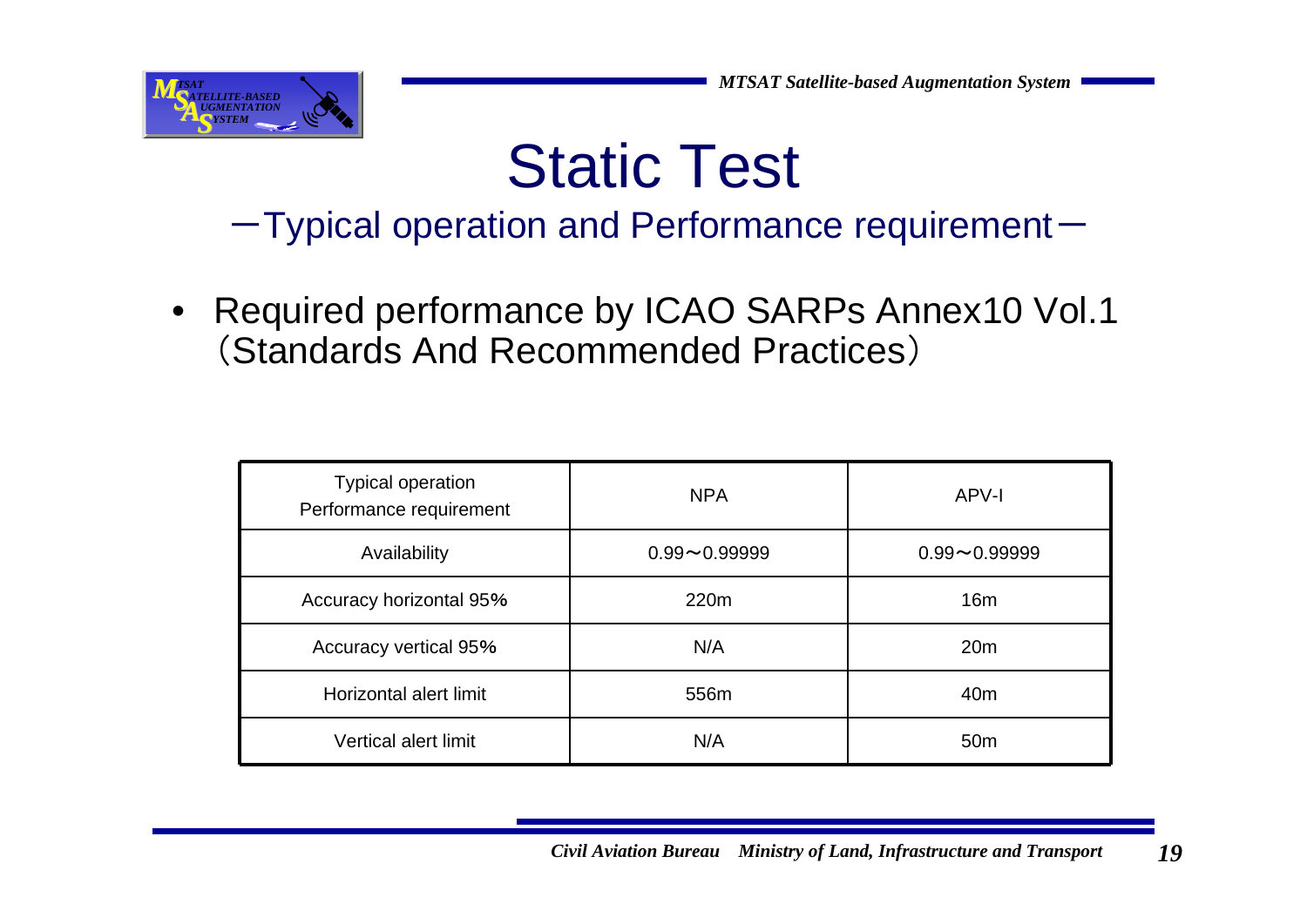(m)



#### Static Test  $-$ Accuracy $(95%)$  –

ER/NPA(Without MSAS) **HPE** ER/NPA(Using MSAS) **HPE** APV-I **HPE** APV-IVPESapporo 5.31 1.01 0.97 1.28 Tokyo 5.10 0.94 0.91 1.37 Fukuoka 5.60 0.96 0.83 1.26Naha 7.66 2.27 - -Kobe 5.22 0.83 0.76 1.15Hitachi-ota 1 4.97 0.79 0.75 1.19 Sendai 2.96 0.88 0.80 1.58

#### $[2006/10/16 \sim 2006/11/14]$

(note)Average of 95% accuracy over 30days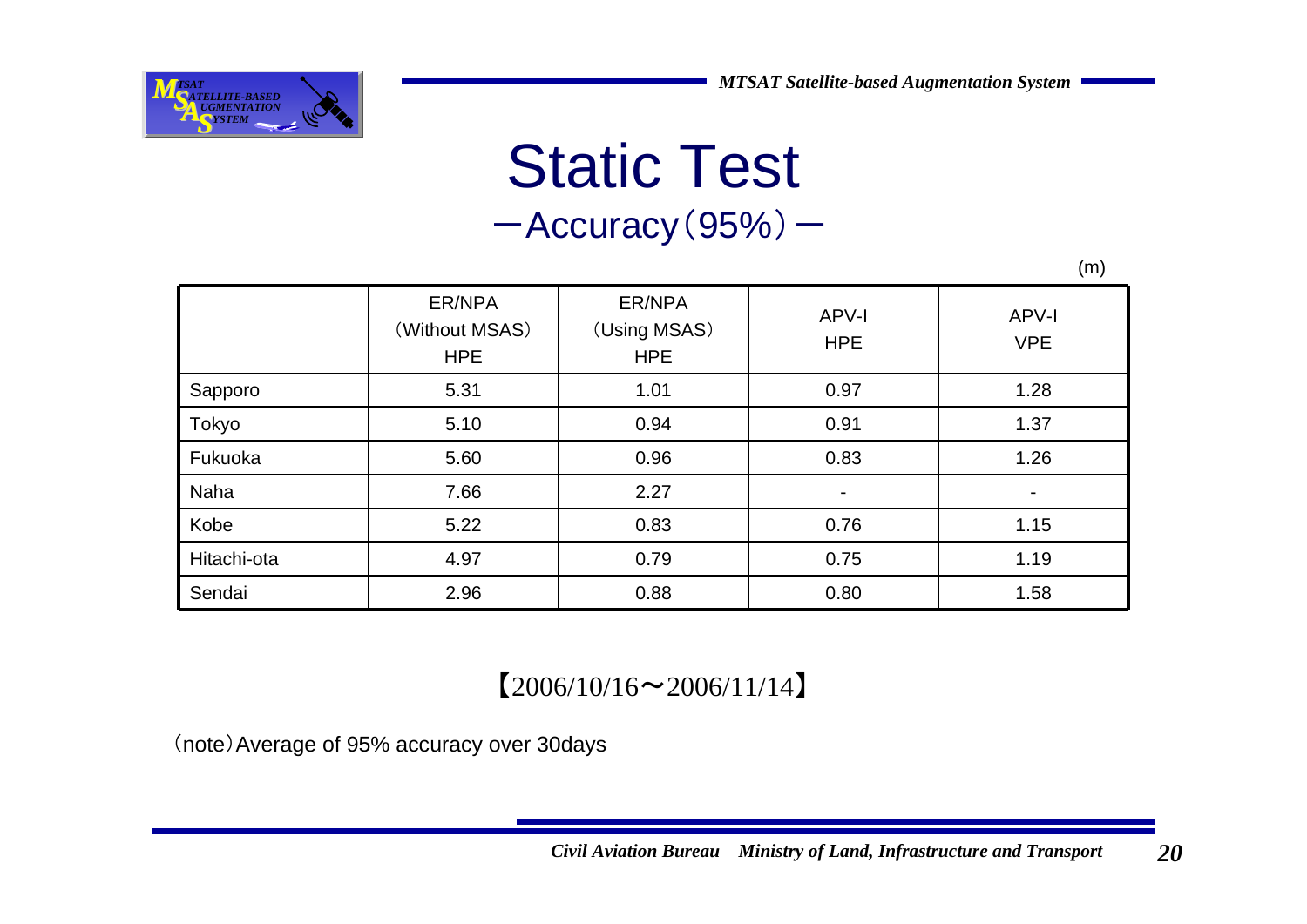

## ER/NPA Service Availability



The dark blue color indicates that NPA availability is at least 99.99%.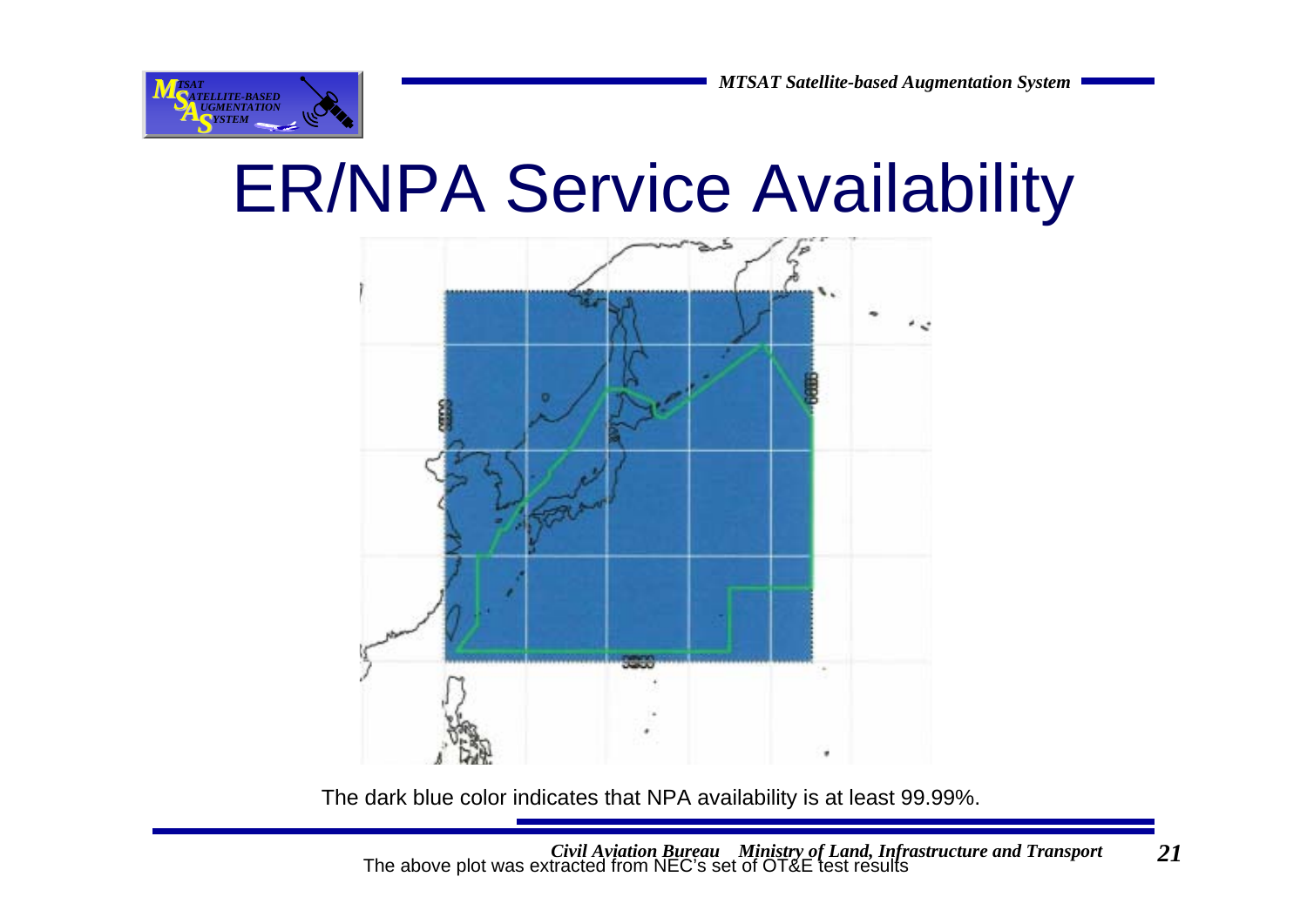

# Results of OT&E

- No major problems were found during TRT's review of OT&E test results
	- –Performance was within expectations
- Results of OT&E Tests support a recommendation that MSAS be commissioned for ER/NPA operations as IOC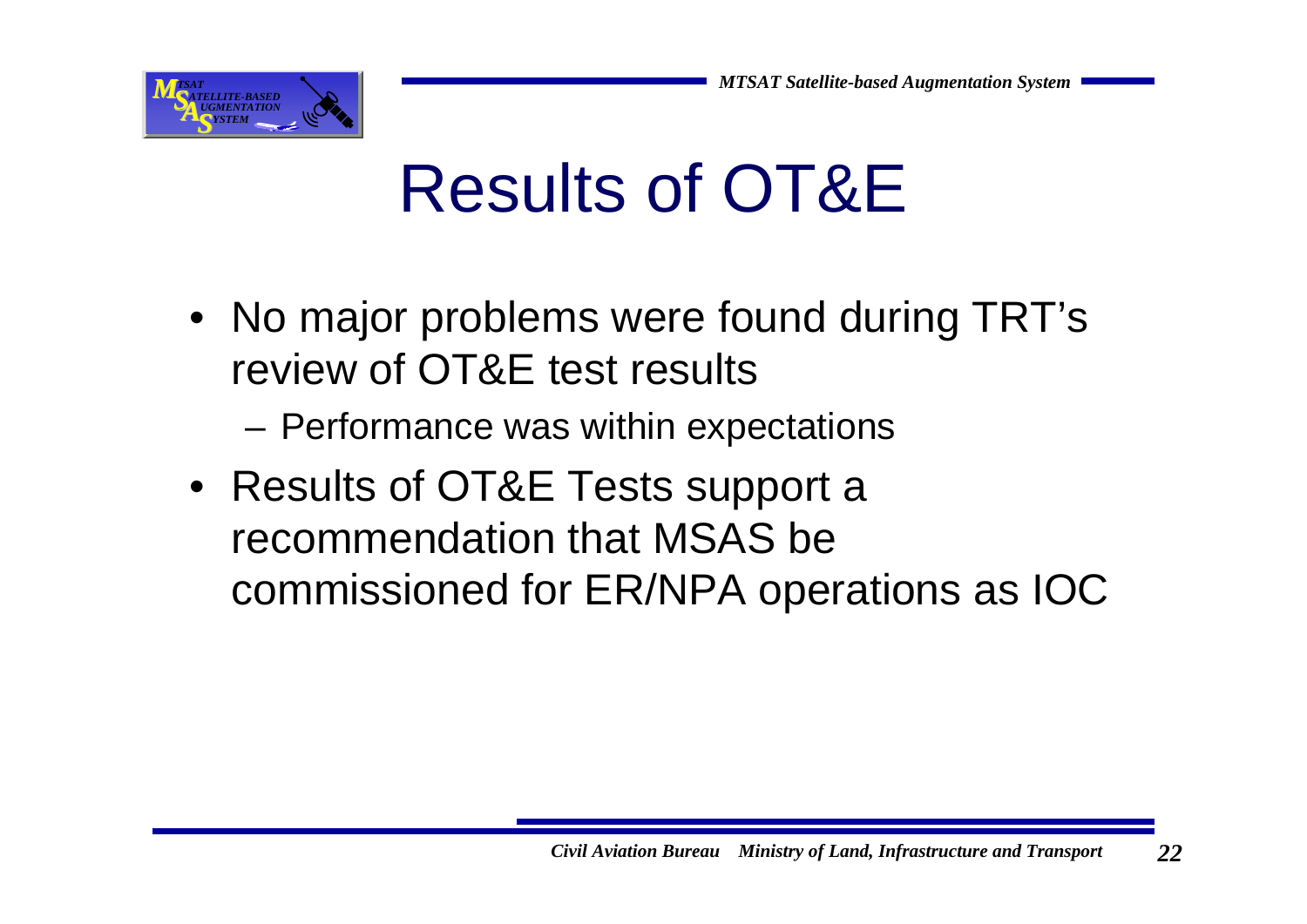

## Current Activities on MSAS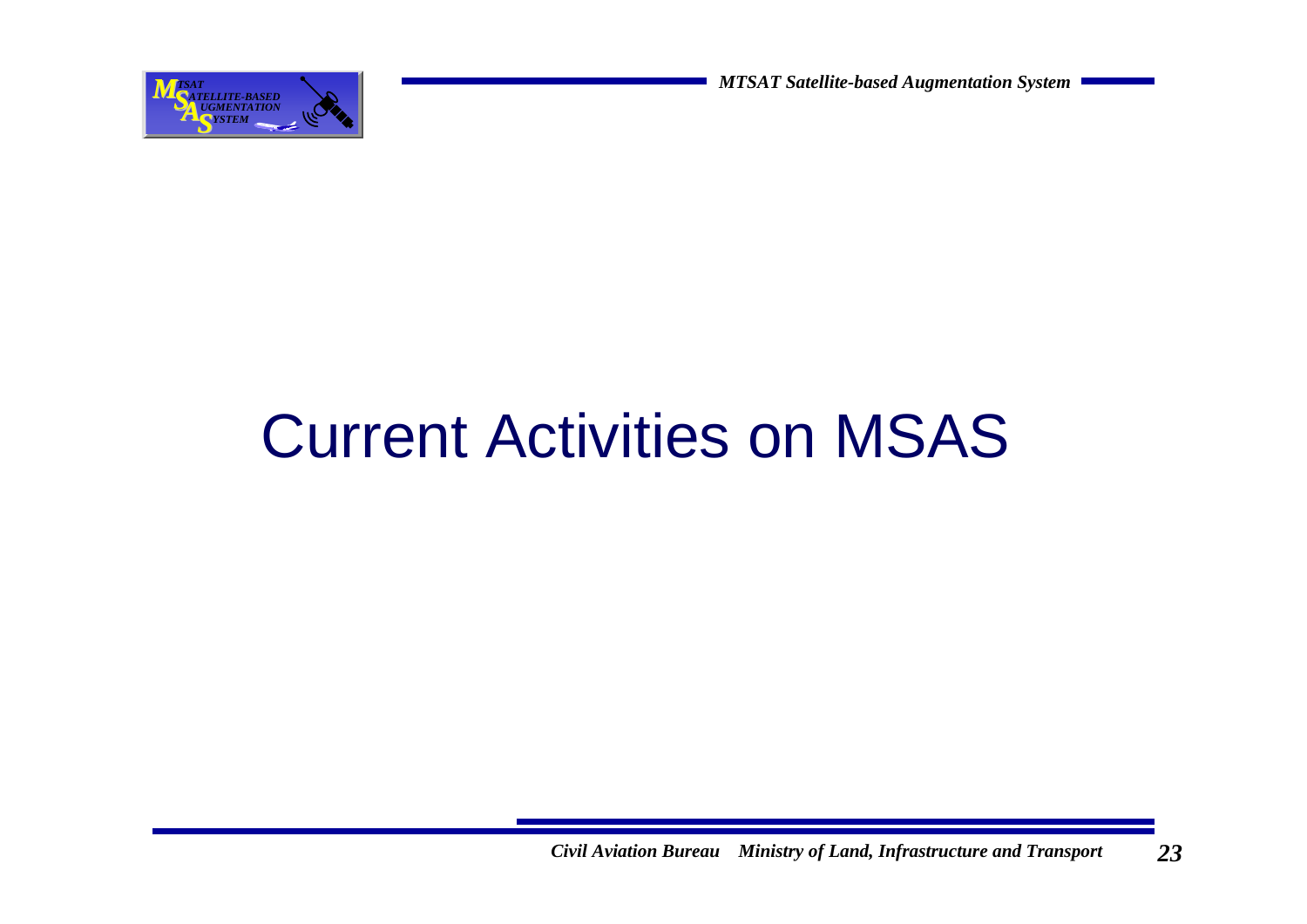

## Current Activities on MSAS (1)

- • Development with remote island airport
	- For NPA
		- Navigation aids is not set up in many of remote island airport
		- The average successful rate of scheduled flight of these airports is significantly low
		- MSAS can increase average successful rate of scheduled flight

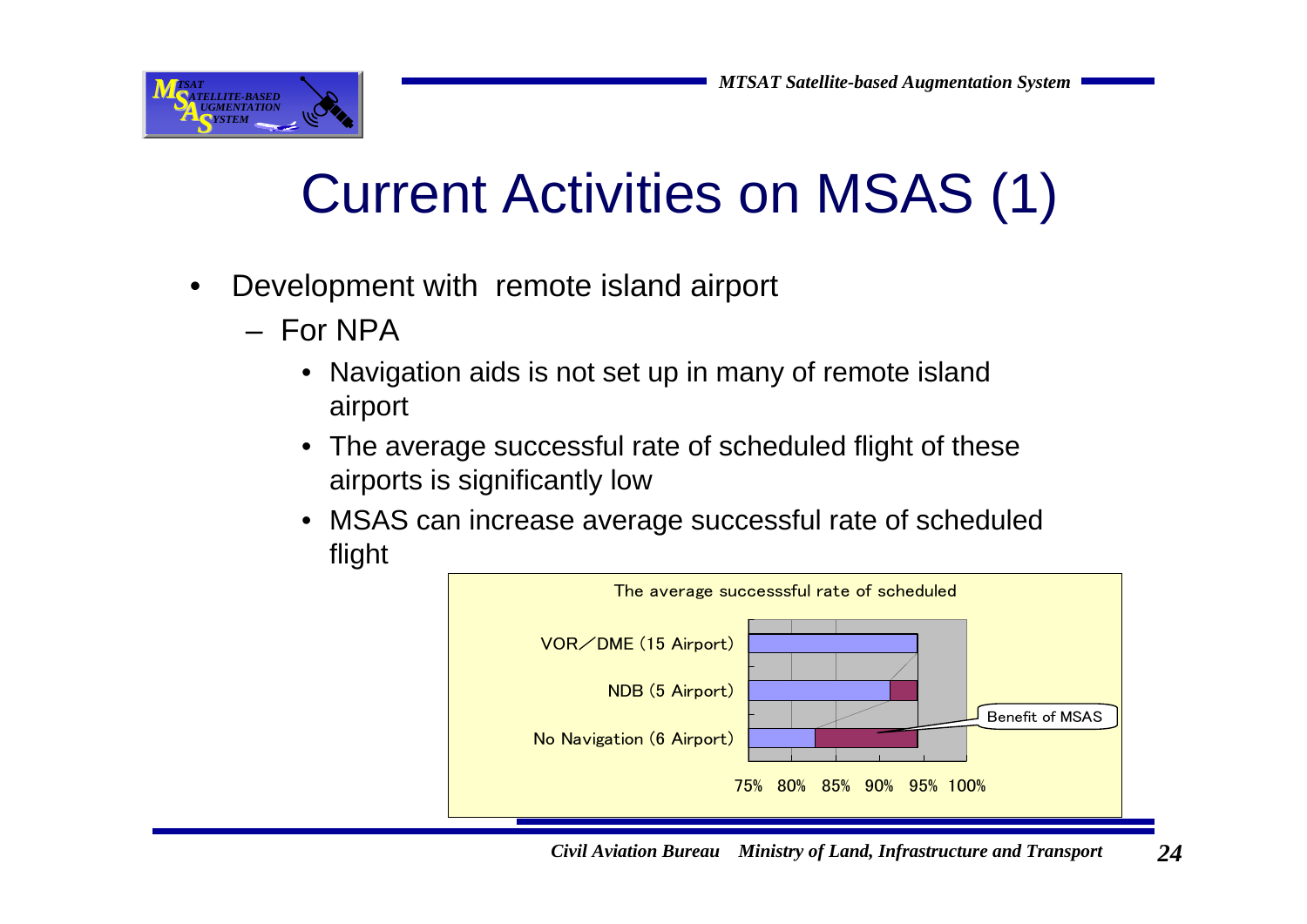

## Current Activities on MSAS(2)

- Study on MSAS Evolution
	- For APV and LPV
		- New Algorism for Ionospheric Error Estimation is being developed
		- Simulation and Evaluation using Service Volume Model is continuing
		- Three Key Factors to make the Decision
			- Technical Feasibility
			- Cost Benefit
			- User Preference